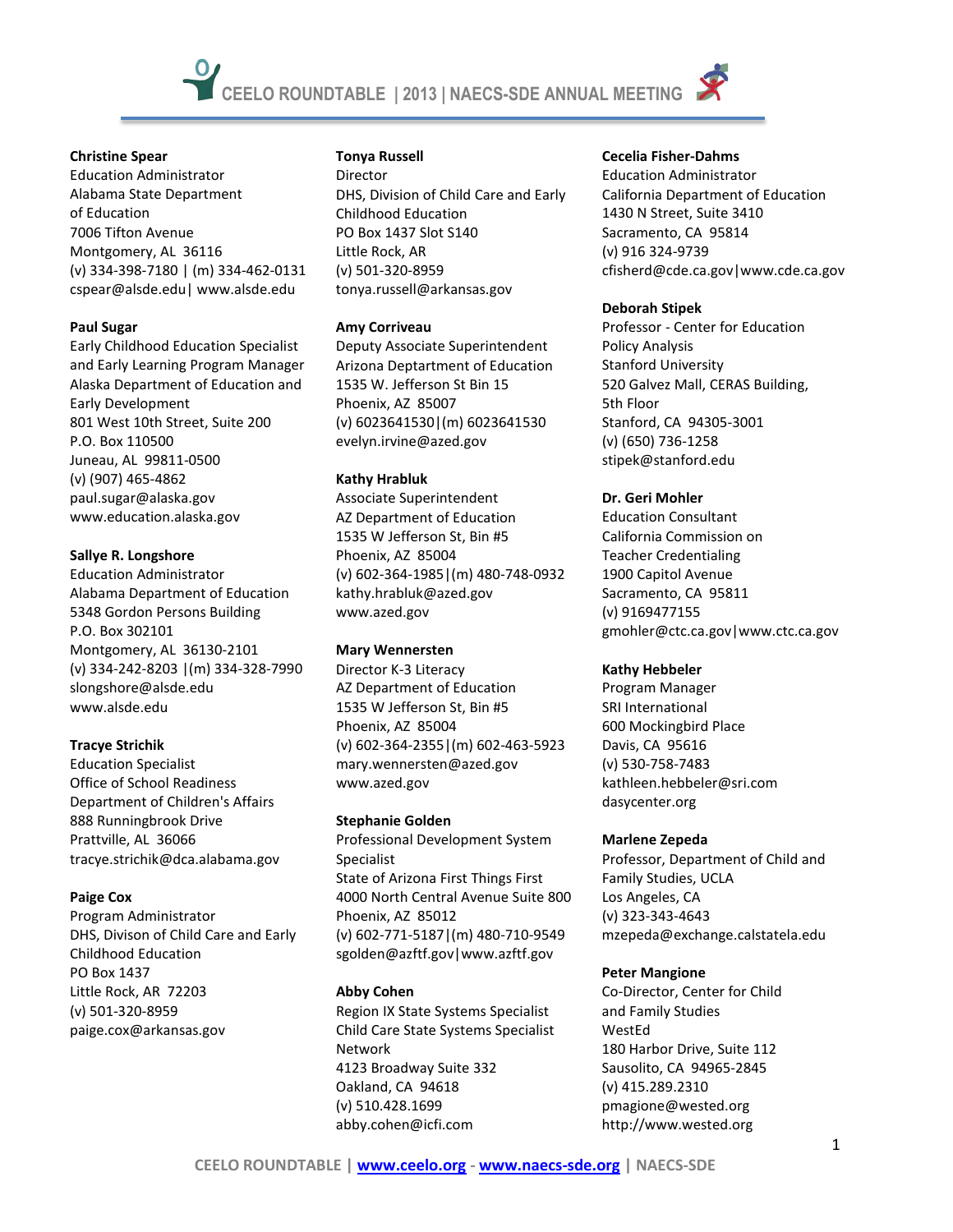

Director Early Learning Institute Education Commission of the States 700 Broadway, Suite 810 Denver, CO 80203 (v) 303-299-3657| (m) 303-618-0133 batchison@ecs.org|www.ecs.org

# **Sharon Triolo-Moloney**

Director, Office of Early Learning and School Readiness Colorado Department of Education 201 E. Colfax St Denver, CO 80212 (v) 303-866-6781|(m) 303-859-3787 triolo-moloney\_s@cde.state.co.us http://www.cde.state.co.us

# **Steffanie Clothier**

Senior Policy Director Alliance for Early Success 1150 Adams St Denver, CO 80206 (v) 303-862-6332 sclothier@earlysuccess.org www.earlysuccess.org

# **Deb Adams**

Education Consultant CT State Deptartment of Education 165 Capital Ave Hartford, CT 6106 (v) 860 713-6744 deborah.adams@ct.gov

# **Gerri S. Rowell**

Education Consultant CT State Department of Education 165 Capitol Avenue Hartford, CT 6106 (v) 860-713-6774|(m) 203-219-5929 gerri.rowell@ct.gov www.sde.ct.gov/sde

# **Harriet Feldlaufer**

Bureau Chief CT State Department of Education 165 Capitol Avenue Hartford, CT 6105 (v) 8607136707|(m) 8607136707 harriet.feldlaufer@ct.gov

# **Michelle Levy**

Education Consultant Connecticut State Department of Education 165 Capital Avenue Hartford, CT 6456 (v) 860-713-6756 michelle.levy@ct.gov www.sde.ct.gov

# **Albert Wat**

Senior Policy Analyst National Governors Association 444 North Capitol St. NW, #267 Washington, DC 20001 (v) 2026245386 awat@nga.org |www.nga.org

# **Amanda Szekely**

Senior Policy Analyst National Governors Association 444 N. Capitol Street NW Washington, DC 20005 (v) 202-624-5357 (m) 301-646-4541 aszekely@nga.org| www.nga.org

# **Deb Delisle**

U.S. Assistant Secretary for OESE U.S. Department of Education 400 Maryland Ave. SW Washington, DC 20202 (v) 202-453-5660 margarita.rivas@ed.gov

# **Jana Martella**

Co-Director Center on Enhancing Early Learning Outcomes 1025 Thomas Jefferson Street, NW, Suite 700W Washington, DC 20007 (v) 202-572-5311|(m) 202-251-2365 jmartella@edc.org|www.ceelo.org

# **Kimberly Meninga**

Project Assistant Education Development Center 1025 Thomas Jefferson Street NW Washington, DC 20007 (m) 202-572-5389 kmeninga@edc.org|www.ceelo.org

# **Kyle Snow**

Director Center for Applied Research NAEYC 1313 L Street, NW Washington, DC 20005 (v) (202) 350-8859 ksnow@naeyc.org|www.naecy.org

# **Laura Bornfreund**

Senior Policy Analyst New America Foundation 1899 L ST NW, Suite 400 Washington, DC 20036 (v) 202-596-3381|(m) 202-713-5660 bornfreund@newamerica.net earlyed.newamerica.net

# **Lynn Holdheide**

Senior TA Consultant Education Program AIR - Comprehensive Center on Great Teachers and Leaders 1000 Thomas Jefferson Street, NW Washington, DC 20007 (v) (202) 403-5000 lholdheide@air.org

# **Melissa Dahlin**

Research Associate CEELO 1025 Thomas Jefferson St. NW Suite 700 W Washington, DC 20007 (v) (202) 572-3717 (m) (714) 305-2779 mdahlin@edc.org|www.ceelo.org

# **Peter Pizzolongo**

Associate Executive Director NAEYC 1313 L Street, NW Washington, DC 20005 (v) 202-350-8827 ppizzolongo@naeyc.org www.naeyc.org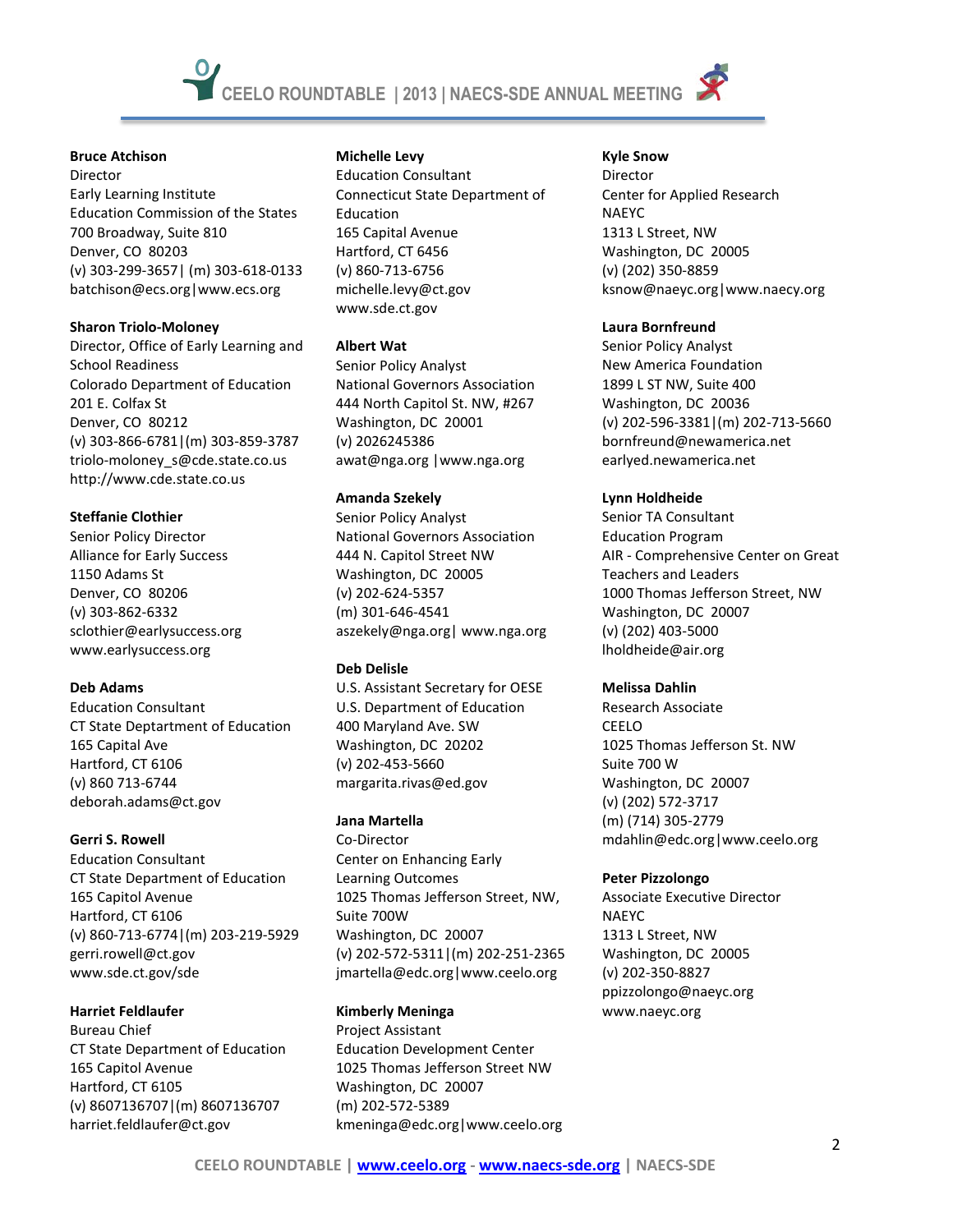#### **Stacie G. Goffin**

Principal Goffin Strategy Group 1601 18th Street NW-804 Washingtion, DC 20009 (v) 202.986.1661 sggoffin@goffinstrategygroup.com www.goffinstrategygroup.com

# **Steven Hicks**

Senior Policy Advisor U.S. Department of Education 400 Maryland Avenue SW Washington, DC 20003 (v) 202-260-8787|(m) 323-369-2023 steven.hicks@ed.gov www.ed.gov/early-learning

# **Tom Schultz**

Project Director **CCSSO** One Massachusetts Ave. Suite 700 Washington, DC 20001 (v) 202-312-6432 thomass@ccsso.org

# **Jim Lesko**

Director Delaware Department of Education 401 Federal St., Suite 2 Dover, DE 19958 (v) 302.735.4295|(m) 302-228-4074 Jim.Lesko@doe.k12.de.us

# **Jim Squires**

Sr. Research and TA Fellow NIEER/CEELO 100 Blair Rd F1 Saint Simons Island, GA 31522 (v) 912-634-9076| (m) 802-734-9715 jsquires@nieer.org www.nieer.org | www.ceelo.org

# **Dr. Heidi E. San Nicolas**

Director, University of Guam Center for Excellence (CEDDERS) UOG Station Mangilao, GU 96923 (v) 671-735-2481| (m) 671-482-1001 heidi.sannicolas@guamcedders.org www.guamcedders.org

#### **Elaine Eclavea**

Project Director - Guam's Early Childhood Comprehensive System (Project Tinituhon) University of Guam CEDDERS 22 Dean Circle UOG Station Mangilao, GU 96923 (v) 671.7352466 elaine.eclavea@guamcedders.org www.guamcedders.org

#### **Kim Guieb-Kang**

P-3 Operations Specialist Hawaii P-20 Partnerships for Education University of Hawaii 2425 Campus Road, Sinclair Library #504 Honolulu, HI 96822 (v) 808-956-2560|kimgk@hawaii.edu p3hawaii.org |p20hawaii.org

# **Kimberly Villotti**

Consultant Iowa Department of Education Grimes State Office Building 400 E 14th Street Des Moines, IA 50319 (v) 515.281.4709|(m) 515.201.5067 kimberly.villotti@iowa.gov www.educateiowa.gov

# **Penny Milburn**

Consultant Iowa Department of Education 400 E 14th St. Grimes State Office Building Des Moines, IA 50319 (v) 515-281-7844|(m) 515-745-2943 Penny.Milburn@iowa.gov

# **Tom Rendon**

Iowa Head Start State Collaboration **Office** Iowa Department of Education 400 E. 14th Street Des Moines, IA 50319 (v) 515-326-5389 (m) 515-326-5389 tom.rendon@iowa.gov

# **Shannon Dunstan**

619 Coordinator State of Idaho P.O. Box 83720 Boise, ID 83720 (v) 208-332-6908|(m) 208-703-1660 sdunstan@sde.idaho.gov

# **Anna Koelln**

Senior Consultant Midwest Comprehensive Center at American Insitututes for Research 1120 East Diehl Rd, Suite 200 Naperville, IL 60563 (v) 630 649 6624|(m) 630 470 8666 akoelln@air.org

# **Bernard Cesarone**

Technology Coordinator University of Illinois/IECAM 1 Children's Research Center 51 Gerty Drive Champaign, IL 61820 (v) 217-333-1386, 217-244-5004 cesarone@illinois.edu http://iecam.crc.illinois.edu

# **Chris Rauscher**

Senior Technical Assistance Consultant Great Lakes Comprehensive Center at American Institutes for Research 1120 East Diehl Road Naperville, IL 60563 (v) 319-541-2057| (m) 319-541-2057 crauscher@air.org|www.air.org

# **Cindy Zumwalt**

Early Childhood Division Administrator Illinois State Board of Education 100 N First Street Springfield, IL 62777 (v) 217-524-4835 czumwalt@isbe.net www.isbe.net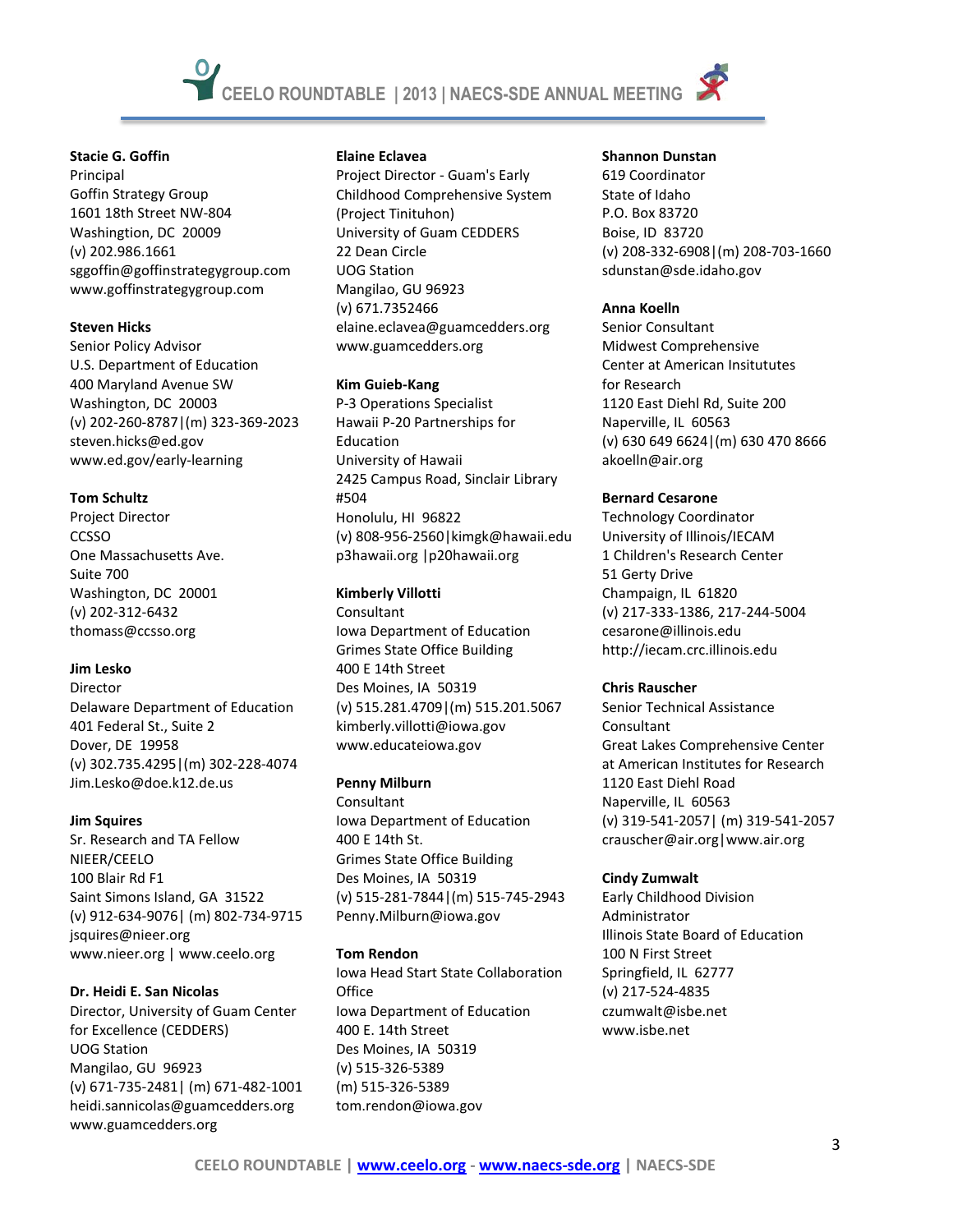

# **Dawn V. Thomas**

Associate Director Clearinghouse on Early Education and Parenting/IECAM University of Illinois 51 Gerty Drive, 13 Children's Research Center Champaign, IL 61820 (v) 217-333-1386, 217-244-3105 dthomas3@illinois.edu http://iecam.crc.illinois.edu

# **Gayle M. Stuber**

Early Childhood Coordinator Kansas State Department of Educatoin 120 SE 10th Topeka, KS 66612 (v) 785-296-5352 gstuber@ksde.org | www.ksde.org

# **Annie Rooney French**

Preschool Consultant, Kentucky Department of Education 500 Mero Street 1706 CPT Frankfort, KY 40601 (v) 502-564-7056 annie.rooneyfrench@education.ky.gov http://education.ky.gov

# **Bill Buchanan**

School Readiness Branch Manager Kentucky Department of Education 500 Mero Street Frankfort, KY 40601 (v) 502-564-7056 bill.buchanan@education.ky.gov education.ky.gov

# **Cate Heroman**

Early Childhood Consultant 3904 Blecker Drive Baton Rouge, LA 70809 (v) 225-926-4809 (m) 225-802-0652 cateheroman@mac.com

# **Ivy Starns**

Program Consultant Louisiana Department of Education 1201 North Third Street Office #4-167 Baton Rouge, LA 70802 (v) 225-342-3647 ivy.starns@la.gov www.louisianabelieves.com

# **Kathleen Theodore**

Program Associate Southeast Comprehensive Center at SEDL 3501 N. Causeway Blvd. Suite 700 Metairie, LA 70002 (v) 1-8000644-8671 (m) 504-228-8695 kathleen.theodore@sedl.org http://secc.sedl.org

# **Diane Schilder**

Senior Research Scientist CEELO/EDC 43 Foundry Street Waltham, MA 2453 (v) 617-816-2026 dschilder@edc.org|www.edc.org; www.ceelo.org

# **Donna Traynham**

Education Specialist MA Department of Elementary and Secondary Education 75 Pleasant St. Malden, MA 2148 (v) 781-338-6372 dtraynham@doe.mass.edu www.doe.mass.edu

# **Holly Cavender-Wood**

Early Learning Lead Northeast Comprehensive Center 300 Unicorn Park Drive fifth floor Woburn, MA 01801-3324 (v) 781.481.1124|(m) 339.927.6762 HCavenderWood@northeastcomp.center.org http://www.northeastcompcenter.org/

# **Candy Miller**

Early Learning Specialist MSDE/Early Childhood Development 200 West Baltimore Street 10th Floor Baltimore, MD 21201 (v) 410-767-7805 camiller@msde.state.md.us

# **Jennifer Mosley**

Director of Research Teaching Strategies 7101 Wisconsin Ave suite 700 Bethesda, MD 20814 (v) 301-634-0818 x 1163 JenniferM@teachingstrategies.com Teachingstrategies.com

# **Jonah Stuart**

Director, Public Policy and Government Relations Teaching Strategies 7101 Wisconsin Avenue Suite 700 Bethesda, MD 20814 (v) 301-634-0818 Ext. 1762 (m) 301-832-6697 jonahs@teachingstrategies.com teachingstrategies.com

# **Judith Walker**

Early Learning Branch Chief MSDE/Division of Early Childhood Education 200 West Baltimore Street 10th Floor Baltimore, MD 21201 (v) 410-767-6549 jwalker@msde.state.md.us

# **Rolf Grafwallner**

Assistant State Superintendent MSDE/Division of Early Childhood Development 200 West Baltimore Street 10 Floor Baltimore, MD 21201 (v) 410-767-0335 rgrafwal@msde.state.md.us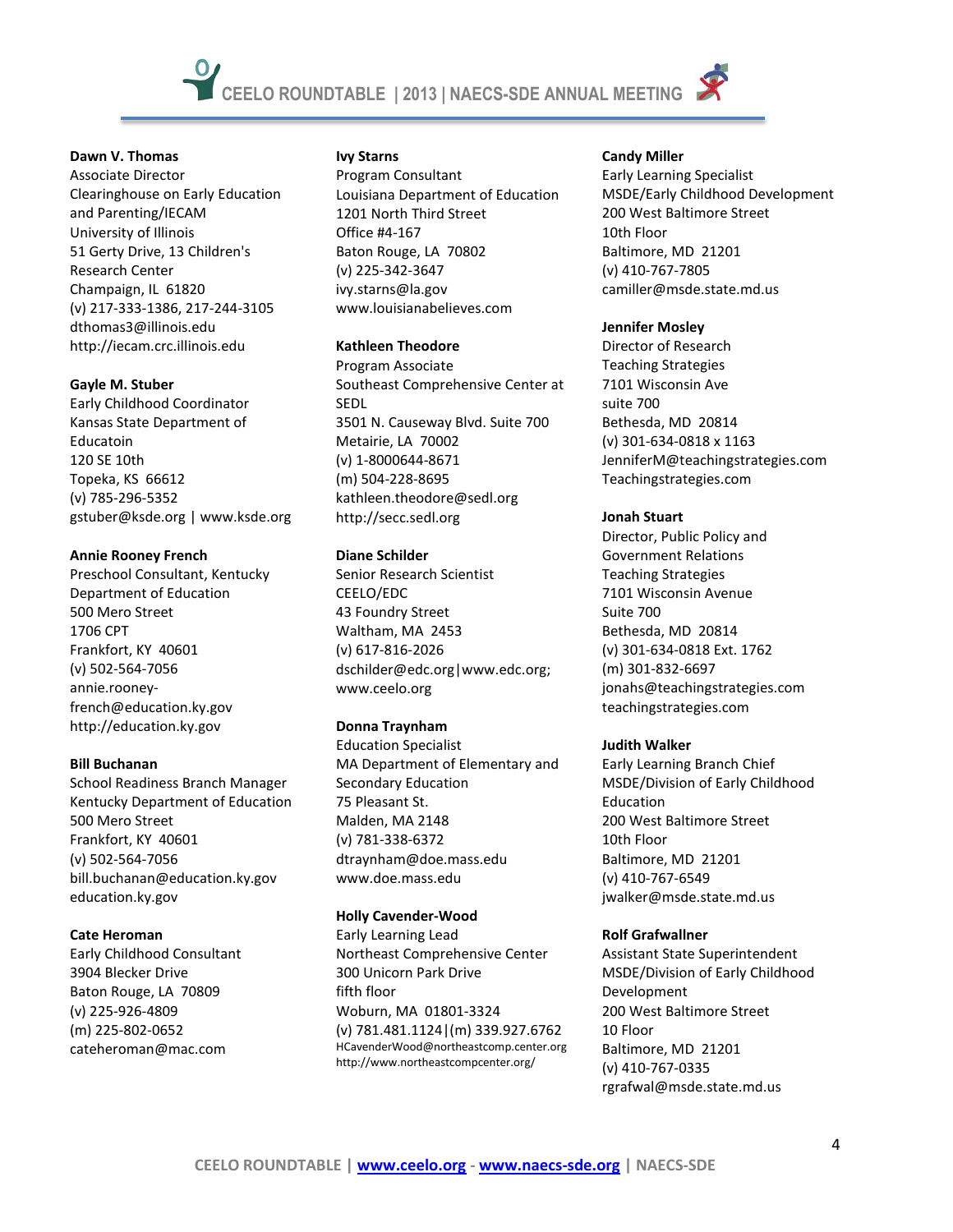# **Janine Blatt**

Early Childhood Specialist Maine Department of Education State House Station 23 Augusta, ME 4333 (v) 207-624-6632 | (m) 207-441-3534 janine.blatt@maine.gov http://www.maine.gov/doe/

# **Larry Schweinhart**

President HighScope Foundation 600 River Street Ypsilanti, MI 48197 (v) 734-485-2000 ext. 256 (m) 734-657-1225 lschweinhart@highscope.org www.highscope.org

# **Lindy Buch**

Director, Early Childhood Education and Family Services/Office of Great Start Michigan Department of Education P.O. Box 30008 Lansing, MI 48909 (v) 517.373.9962|(m) 248.217.4694 buchl@michigan.gov www.michigan.gov

# **Pat Sargent**

Consultant, Great Start Readiness Program Michigan Department of Education 608 W. Allegan Street Lansing, MI 48933 (v) 517-241-4741 sargentp@michigan.gov www.michigan.gov/gsrp

# **Renee J. DeMars-Johnson**

Supervisor, Infant/Toddler and Family Services Michigan Department of Education Office of Great Start/Early Childhood Education and Family Services P.O. Box 30008 Lansing, MI 48909 (v) 517-241-0162 DeMars-JohnsonR@michigan.gov www.michigan.gov/ece

#### **Richard Lower**

Supervisor, Preschool and Early Elementary Programs Michigan Department of Education 308 W. Allegan Lansing, MI 48876 (v) 517-373-8512 lowerr@michigan.gov www.michigan.gov/greatstart

# **Eileen Nelson**

Early Childhood Education Policy Specialist Minnesota Department of Education 1500 Highway 36 West Roseville, MN 55113 (v) 651-582-8464 (m) 651-263-2113 eileen.nelson@state.mn.edu http://education.state.mn.us/mde/index.html

# **Terri Barclay**

Early Grades/Early Childhood Instructional Coordinator Montana Office of Public Instruction PO Box 202501 Helena, MT 59620 (v) 406-444-0753 tbarclay2@mt.gov|www.opi.mt.gov

# **Catherine Scott-Little**

Associate Professor UNC-Greensboro 248 Stone Building Greensboro, NC 27402 (v) 336-256-0132 mcscottl@uncg.edu http://www.uncg.edu/hdf/facultystaf f/ScottLittle/ScottLittle.html

# **Dan Tetreault**

RTT-ELC Project Lead NC Office of Early Learning 2075 Mail Service Center Raleigh, NC 27699-2075 (v) 8287341007 (m) 8287341007 dan.tetreault@dpi.nc.gov

#### **Gisele Crawford**

Research Specialist Frank Porter Graham Child Development Institute University of North Carolina at Chapel Hill, CB 8040 Chapel Hill, NC 27599 (v) 919-966-0450 gisele.crawford@unc.edu http://fpg.unc.edu/

#### **John Pruette**

Executive Director Office of Early Learning, NC Department of Public Instruction 2075 Mail Service Center Raleigh, NC 27699-2075 (v) 919-807-3424 | (m) 336-580-4929 john.pruette@dpi.nc.gov http://dpi.state.nc.us/

# **John Pruette**

Executive Director/Office of Early Learning NC Department of Public Instruction 301 N. Wilmingotn Street Raleigh, NC 27377 (v) 919-807-3424 john.pruette@dpi.nc.us www.ncpublicschools.org

# **Tara Bitz**

Early Childhood Administrator North Dakota Department of Public **Instruction** 600 E. Boulevard Ave. Dept. 201 Bismarck, ND 58505-0440 (v) 701-328-4646|tbitz@nd.gov http://www.dpi.state.nd.us/

#### **Eleanor Shirley-Kirkland**

Head Start Early Childhood Systems Director Nebraska Department of Education, Head Start State Collaboration Office 301 Centennial Mall South PO Box 94987 Lincoln, NE 68509-4987 (v) 402-471-3501 | (m) 402-430-4482 eleanor.kirkland@nebraska.gov http://www.education.ne.gov/oec/hssco.html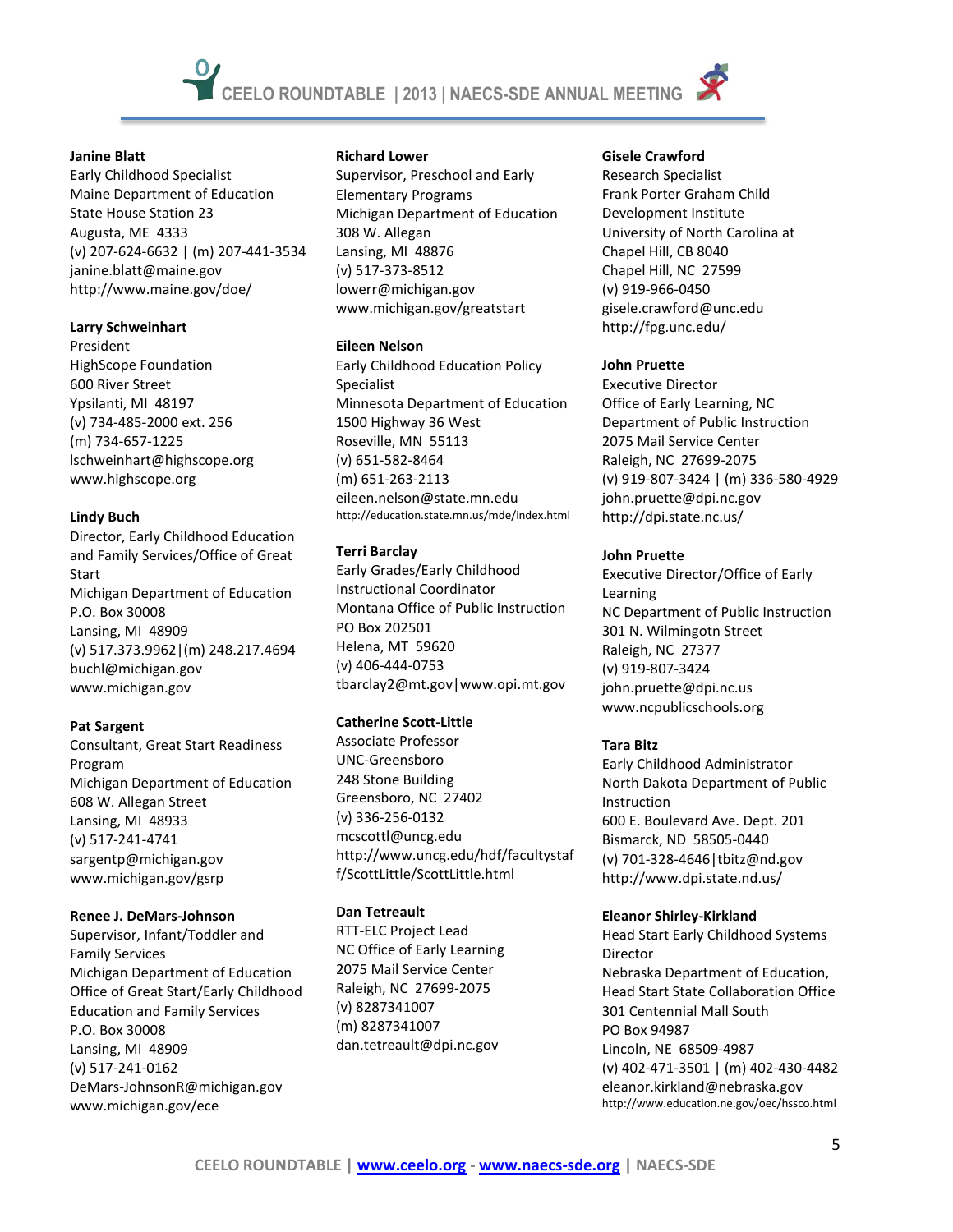

Education Specialist, Nebraska Department of Education 301 Centennial Mall South PO Box 94987 Lincoln, NE 68509 (v) 402-471-2980 linda.meyers@nebraska.gov www.education.ne.gov

#### **Deborah Connell**

Administrator NH Department of Education 101 Pleasant St Concord, NH 3301 (v) 603-271-3769 deborah.connell@doe.nh.gov www.education.nh.gov

#### **Mary Earick**

NH Department of Education 101 Pleasant St Concord, NH 3301 (v) 603-271-3769 dasyopsis@gmail.com www.education.nh.gov

# **Tammy Davis**

Superintendent Winnisquam School District 433 West Main Street Tilton, NH 03276-5026 (v) 603-286-4116|(m) 603-848-0018 tdavis@wrsdsau59.org http://www.winnisquam.k12.nh.us/schools.html

# **Kathleen Dunn Priestley**

ECE/SpEd Consultant KDP Consulting/ WPU Faculty 626 Tremont Avenue Westifield, NJ 7090 (v) 9083801155| (m) 9083801155 kdpriestley@gmail.com

# **Megan Carolan**

Policy Research Coordinator National Institute for Early Education Research (NIEER) 73 Easton Ave. New Brunswick, NJ 8901 (v) 908-932-3137 mcarolan@nieer.org|www.nieer.org

#### **Shannon Riley-Ayers**

Assistant Research Professor The National Institute for Early Education Research 121 Philhower Ave. Califon, NJ 7830 (v) 9082466258|(m) 9082466258 sayers@nieer.org|www.nieer.org

#### **W. Steven Barnett**

Director, NIEER/CEELO Rutgers 73 Easton Avenue New Brunswick, NJ 8901 (v) 848-932-4350 sbarnett@nieer.org|nieer.org

#### **Anna Severens**

Early Childhood Education Programs Professional Nevada Department of Education 700 E. Fifth Street; Suite 110 Carson City, NV 89701 (v) 775-687-9248 aseverens@doe.nv.gov http://www.doe.nv.gov/

# **Margot Chappel**

Director, Head Start Collaboration and Early Childhood Systems 560 Mill Street #205 Reno, NV 89502 (v) 775-688-7453 | (m) 775-671-2257 mchappel@dhhs.nv.gov http://www.nevadaecac.com/

# **Ellen Frede**

Senior Vice President Acelero Learning Head Start 63 West 125th Street 6FL, New York, NY 10027 (v) 609-751-2635 ellen@acelero.net|acelero.net

# **Megan McNiff**

Early Learning Coordinator NYSED 89 Washington Ave. EB 320 Albany, NY 12234 (v) 518-474-5832|(m) 518-330-7606 mmcniff@mail.nysed.gov www.nysed.gov

# **Lisa Baker**

Assistant Director Ohio Department of Education 25 South Front Street MS 208 Columbus, OH 43215 (v) 614-725-9707|(m) 614-725-9707 lisa.baker@education.ohio.gov education.ohio.gov

# **Stephanie Siddens**

Director Ohio Department of Education Office of Early Learning and School Readiness 25 S. Front Street MS#208 Columbus, OH 43215 (v) 614-995-3449|(m) 614-753-0737 stephanie.siddens@education.ohio.gov.edu cation.ohio.gov

# **Sharon Brooks**

Technical Assistance Coordinator South Central Comprehensive Center 1639 Cross Center Drive Suite 354 Norman, OK 73019-5050 (v) 405-325-6962|(m) 405-625-3625 svbrooks@ou.edu|sc3ta.org

# **Fiona Helsel**

Deputy Director REL Northwest 101 SW Main, Ste. 500 Portland, OR 97204-3213 (v) 503-275-9497|(m) 503-593-5380 fiona.helsel@educationnorthwest.org educationnorthwest.org

# **Corinne Eisenhart, Ph.D.**

Early Learning Content Lead, Mid-Atlantic Comprehensive Center, Senior Research Associate, Assistant Professor, Mid-Atlantic Comprehensive Center,RMC Research Corporation Shippensburg University 364 Bobcat Road Newville, PA 17241 (v) 717-249-7733|(m) 717-991-9201 eisenhartc@rmcarl.com www.wested.org www.rmcresearchcorporation.com